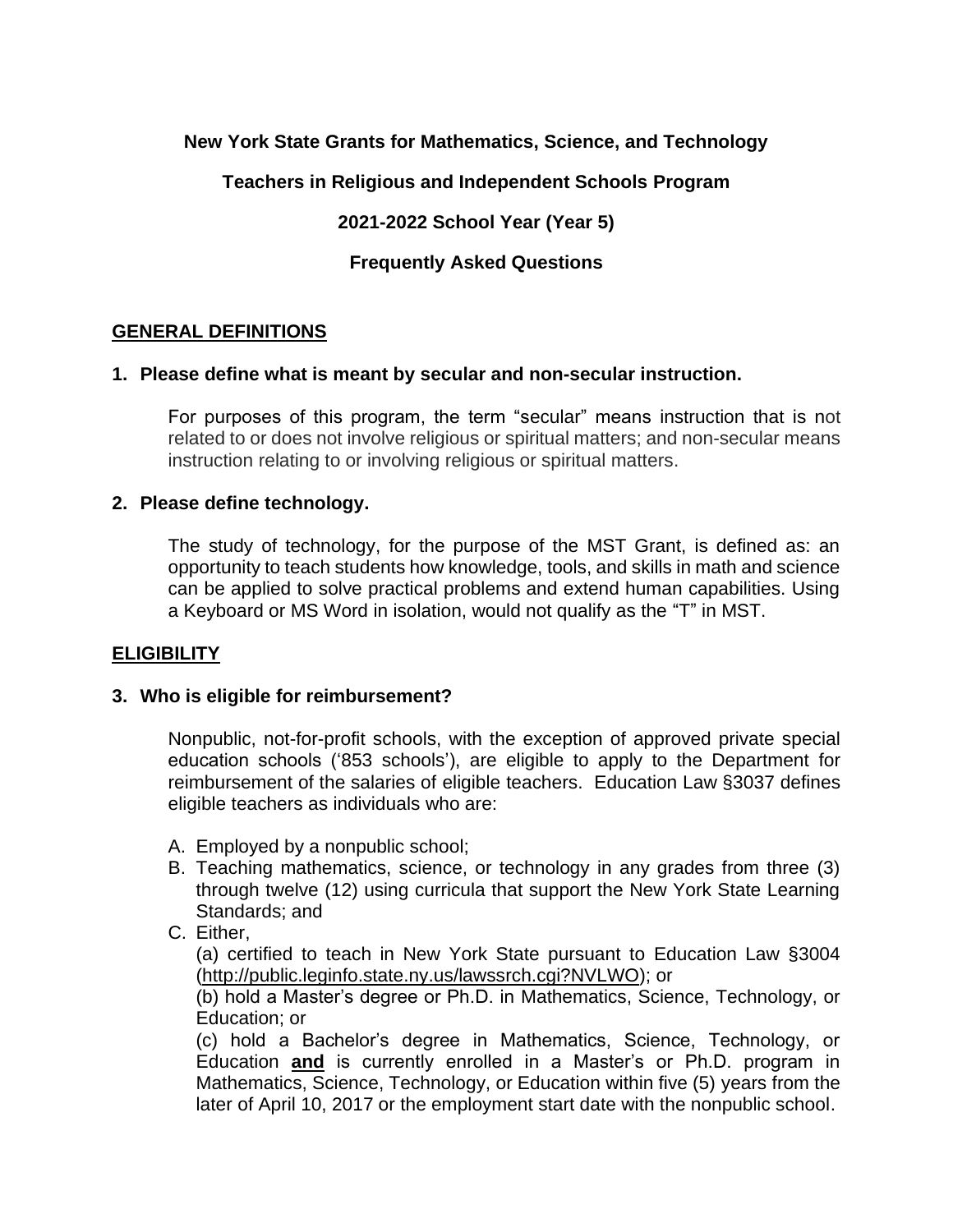D. Provided, however, that the nonpublic school teacher must not also provide non-secular instruction in any capacity within the nonpublic school.

### **4. What grade levels are eligible?**

Nonpublic schools may seek reimbursement for the salaries of eligible teachers who teach courses in mathematics, science, or technology in any grades from three (3) through twelve (12) using curricula that support the New York State Learning Standards.

# **5. Are 853 Schools eligible for reimbursement through the MST grant?**

No, 853 schools are funded through a rate-setting process which supports their operational costs.

### **6. Are for-profit schools eligible for reimbursement through the MST grant?**

No, only nonpublic, not-for-profit schools are eligible to apply to the Department for reimbursement.

# **7. Is a teacher with an initial certificate who is not currently enrolled in a Master's program an eligible teacher?**

Yes, if the teacher meets the criteria for an initial certificate in accordance with Part 80 of the Regulations of the Commissioner and meets the other eligibility requirements, the teacher is eligible as an individual certified to teach in NYS pursuant to Section 3004 of the Education Law.

#### **8. When does the certification have to be valid?**

When choosing the eligibility category for certified teacher, the teacher must hold a current valid certification with an expiration date that is no earlier than June 30, 2021 to be considered eligible.

### **9. Are there any subcategories of mathematics, science, technology or education in which a Master's or Ph.D. would qualify an individual as an eligible teacher? (i.e. library science, biology, engineering, special education)**

Yes. As long as the individual meets all the other eligibility criteria and such degree is within the broader categories of mathematics, science, technology or education (e.g., a degree in physics or special education).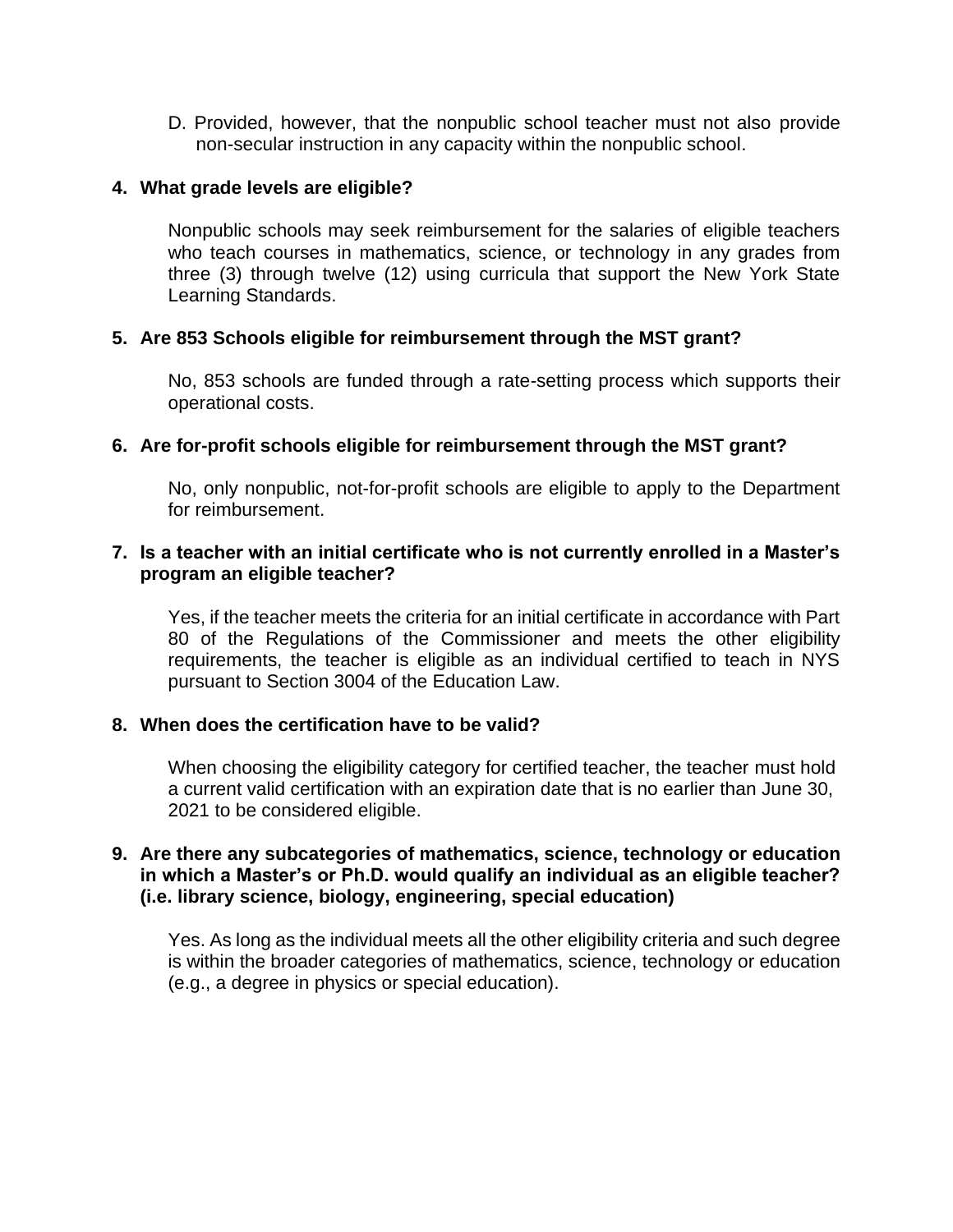### **10. Can we seek reimbursement for a teacher who will be certified as of September?**

So long as the teacher is certified at the time they are providing instruction, is employed by the school during the 2021-2022 school year, has a certificate with an expiration date that is no earlier than June 30, 2022, and fits all the other eligibility criteria, the school can apply for reimbursement. If a school is seeking reimbursement for a teacher who is not currently certified, they must meet the other options for eligibility. See response to Question # 2.

# **11.If a teacher has a Bachelor's degree in an unrelated field, has a Master's degree in Education is this sufficient to be considered as a math, science or technology teacher?**

Yes. An eligible teacher may be categorized as one of the following:

- a. certified to teach in New York State pursuant to Section 3004 of Education Law [\(http://public.leginfo.state.ny.us/lawssrch.cgi?NVLWO\)](http://public.leginfo.state.ny.us/lawssrch.cgi?NVLWO); or
- b. holds a Master's degree or Ph.D. in Mathematics, Science, Technology, or Education; or
- c. holds a Bachelor's degree in Mathematics, Science, Technology, or Education and is currently enrolled in a Master's or Ph.D. program in Mathematics, Science, Technology, or Education within five (5) years from the later of April 10, 2017 or the employment start date with the nonpublic school; and

Teaches Mathematics, Science, or Technology in any grades from three (3) through twelve (12) using curricula that support the New York State learning standards; and

Is employed by a nonpublic school.

### **12.If a teacher holds a Master's degree in Mathematics, Science, Technology, or Education from an international higher education institution and does not meet any of the other eligibility options, is the teacher an eligible teacher?**

Education Law §3037 provides that a teacher who holds a Master's degree or Ph.D. in Mathematics, Science, Technology, or Education may be an eligible teacher. However, the statute does not address whether or not such degree must be from an accredited institution within the United States. Therefore, the SORIS will undertake a review of the foreign credentials in the same way as the New York State Education Department Office of Teaching Initiatives reviews such credentials for the purpose of seeking certification. For our review purposes, foreign teaching credentials and/or official academic transcripts must be translated into English.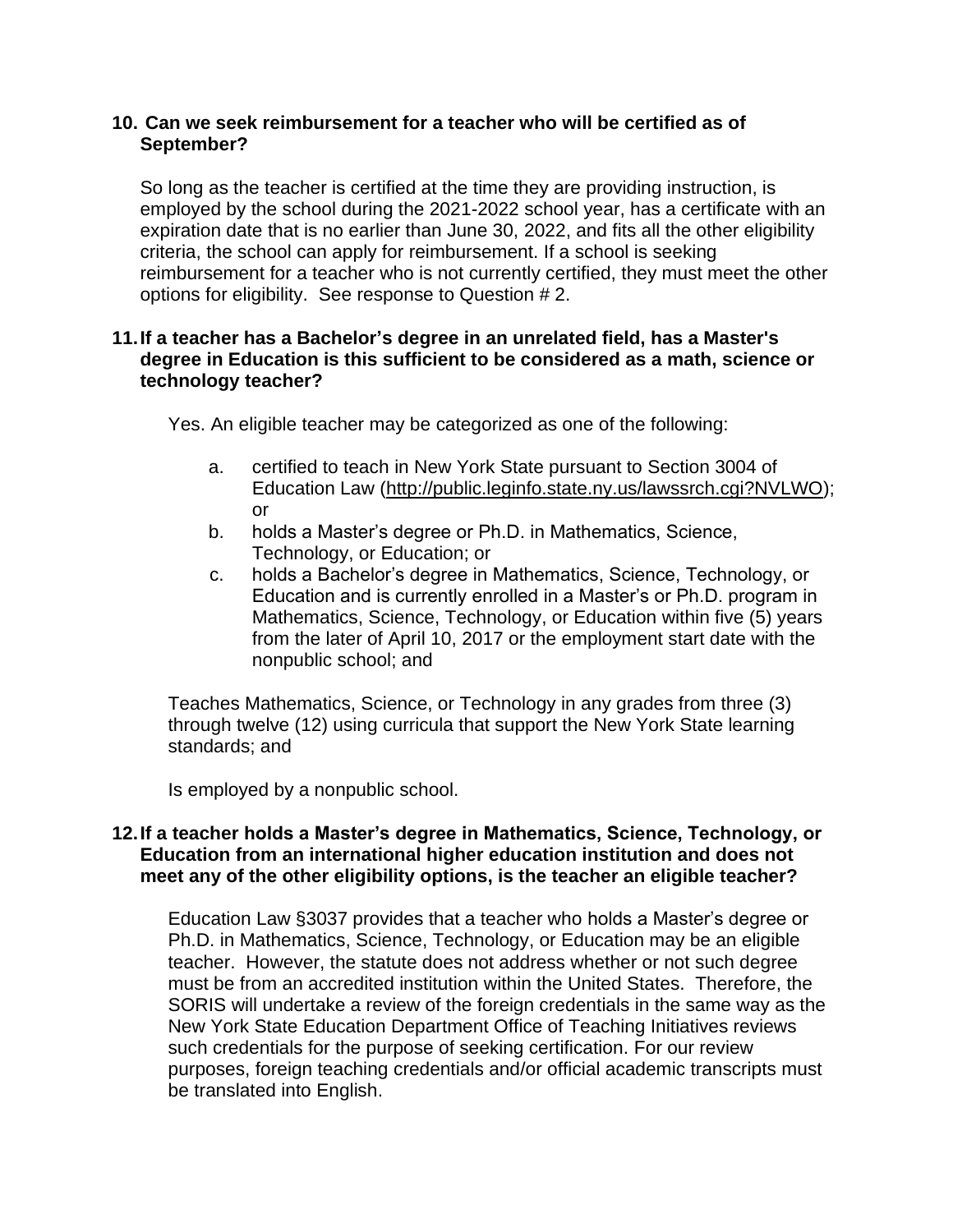An eligible teacher is categorized as one of the following:

- a. certified to teach in New York State pursuant to Section 3004 of Education Law [\(http://public.leginfo.state.ny.us/lawssrch.cgi?NVLWO\)](http://public.leginfo.state.ny.us/lawssrch.cgi?NVLWO); or
- b. holds a Master's degree or Ph.D. in Mathematics, Science, Technology, or Education; or
- c. holds a Bachelor's degree in Mathematics, Science, Technology, or Education and is currently enrolled in a Master's or Ph.D. program in Mathematics, Science, Technology, or Education within five (5) years from the later of April 10, 2017 or the employment start date with the nonpublic school;

# **13.The application page requires the nonpublic school to certify that the teacher does not provide non-secular instruction in any capacity. Are teachers who provide non-secular instruction eligible for reimbursement?**

No. Education Law §3037 prohibits reimbursement for the salary of an otherwise eligible teacher who provides instruction in mathematics, science or technology if such teacher also provides non-secular instruction in any capacity.

# **14.May a nonpublic school seek reimbursement for an eligible teacher who teaches religious studies outside of his/her employment with the nonpublic school?**

Education Law §3037 prohibits reimbursement to the nonpublic school for otherwise eligible teachers who provide instruction in mathematics, science or technology if such teachers also provide non-secular instruction in any capacity. However, if a nonpublic school teacher engages in non-secular activities outside of their employment with the nonpublic school, such employee is still eligible as long as they do not provide any non-secular instruction in any capacity in relation to their employment with the nonpublic school seeking reimbursement.

# **15.If a teacher teaches math, science and/or technology as well as one class of religious studies, can he or she be reimbursed or is he disqualified?**

Education Law §3037 prohibits reimbursement to the nonpublic school for otherwise eligible teachers who provide instruction in mathematics, science or technology if such teachers also provide non-secular instruction in any capacity. However, if a nonpublic school teacher engages in non-secular activities outside of their employment with the nonpublic school, such employee is still eligible as long as they do not provide any non-secular instruction in any capacity in relation to their employment with the nonpublic school seeking reimbursement.

# **16.If a teacher works in the public school system and then after they complete their teaching day in their public school, they come over to the non-public**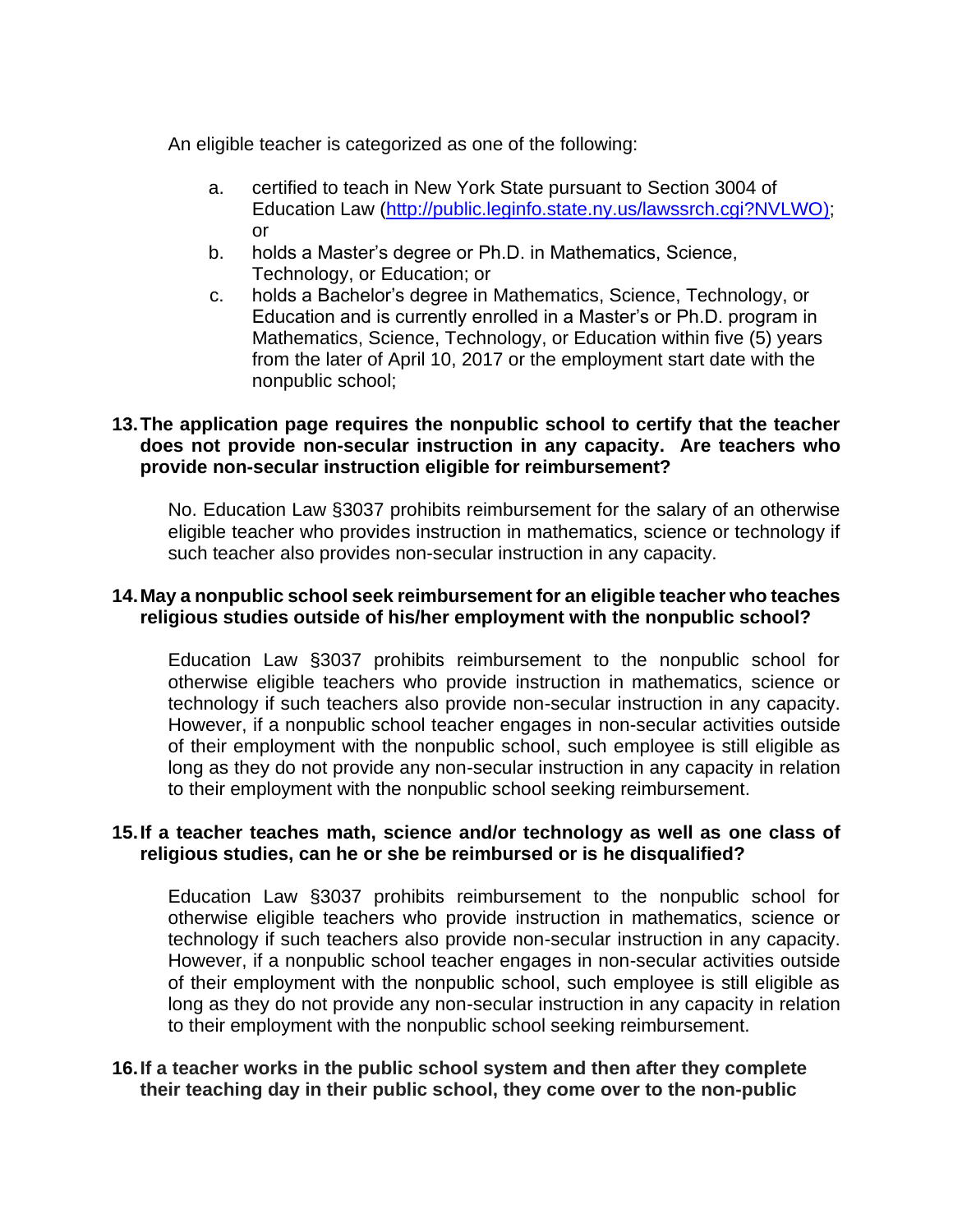## **school to teach MST eligible courses, are they eligible for reimbursement for their non-public teaching salary?**

Yes, as long as the teacher meets the eligibility criteria.

# **17.Does the program permit reimbursement for the salaries of teachers teaching specialized subjects within the general subject areas of mathematics, science and technology (e.g. engineering, computer science)?**

Yes, specialized courses that fit within the broader subject areas of mathematics, science, and technology are eligible for reimbursement.

## **18.Will the time spent at home for preparations for the lesson, or checking the tests be considered in reimbursement?**

No. Reimbursement is calculated based on the percentage of time the teacher teaches mathematics, science and/or technology courses during the school day.

### **19.Is there a minimum number of students that have to be in a class?**

No, provided that the course meets the required standards.

### **20.Are schools automatically eligible if we follow the criteria?**

Each submission will be reviewed by the SORIS staff for eligibility. Please note that, if the total eligible reimbursements requested exceed the \$30 million appropriation, then each applicant will only be reimbursed in an amount equal to the percentage each such applicant represents to the total of all applications submitted.

### **21. Would a submission of curriculum and course descriptions a school plans to teach for another school year, be accepted for eligibility?**

No, the curriculum needs to correspond with the courses taught in the 2021-2022 school year.

### **REIMBURSEMENT**

#### **22.How many teachers can be reimbursed from each school?**

Education Law §3037(2)(c) does not limit the number of teachers that can be reimbursed. However, Education Law §3037(2)(c) provides that, in the event that the total eligible reimbursements requested exceed the \$30 million appropriation, each applicant will only be reimbursed in an amount equal to the percentage each such applicant represents to the total of all applications submitted. Schools whose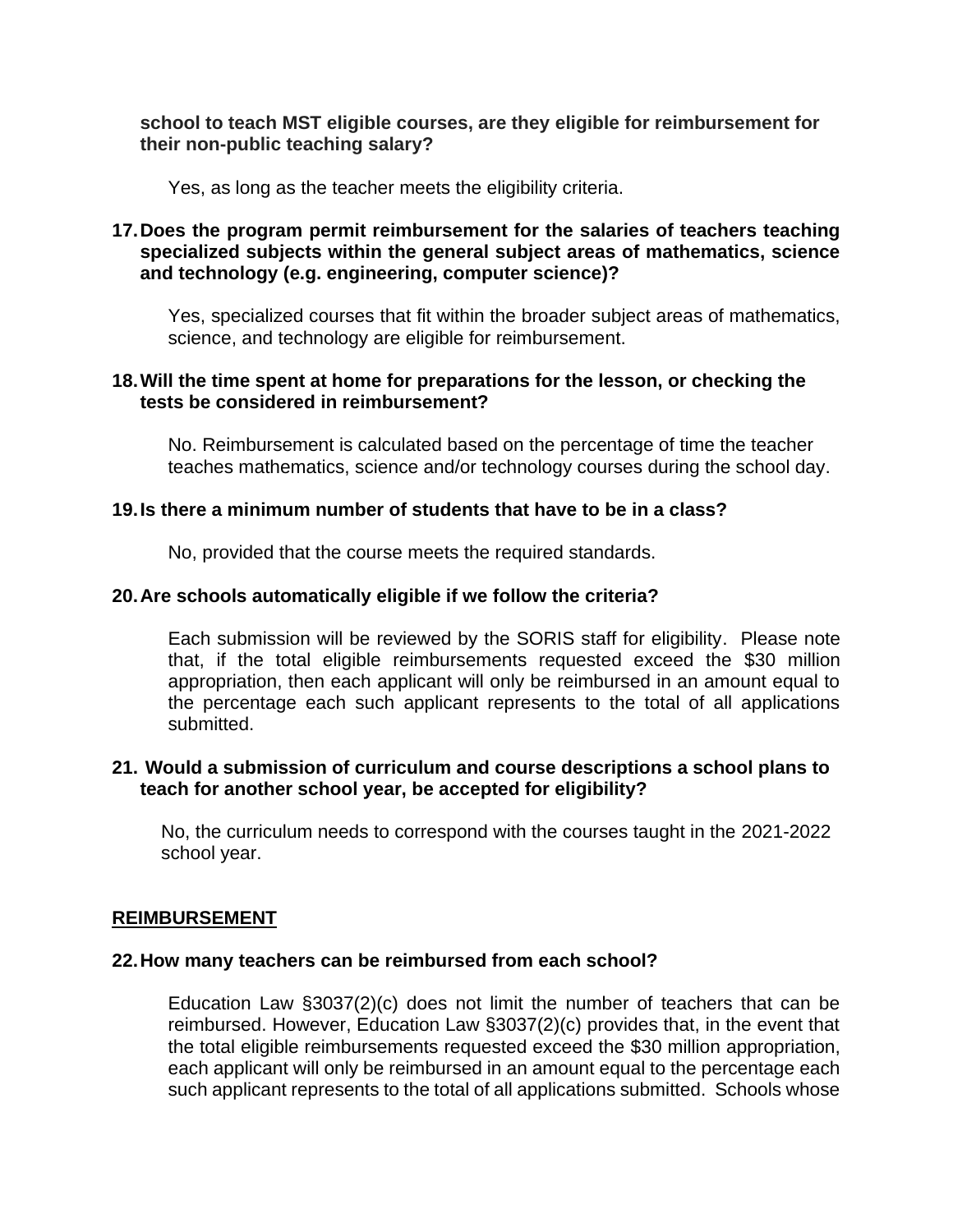eligible teacher salaries exceed their reimbursement amount must support those expenses on their own and will not receive additional reimbursement.

#### **23. If a teacher teaches in more than one nonpublic school, does each school submit an application if requesting reimbursement for the same teacher?**

Reimbursement requests pertain solely to the school that is submitting the application for reimbursement of its own eligible teachers.

### **24. Do math, science and technology teachers who teach such subjects remotely "qualify" for reimbursement if the instructor otherwise meets the eligibility criteria?**

Education Law §3037does not prescribe the manner in which the instruction must be delivered. However, please note that nonpublic schools are only eligible to seek reimbursement for the salaries (or a portion thereof) of such eligible teachers employed by the school.

# **25.How will reimbursements be calculated and how will we know the total amount of our reimbursement?**

In accordance with Education Law §3037(2)(b), reimbursements will be calculated based on NYSED's data regarding average comparable teacher salaries and personal services, per subject area, of public school teachers in the school district in which the nonpublic schools are located, multiplied by the percentage of fulltime equivalent secular instructional hours completed in the nonpublic school day per subject area (mathematics, science, and technology).

If the total reimbursements requested exceed the \$30 million appropriation, then each applicant will only be reimbursed in an amount equal to the percentage each such applicant represents to the total of all applications submitted.

Reimbursement request forms received by NYSED by Monday, August 1, 2022 will be reviewed by NYSED staff.

NYSED will calculate the total approved requests and proportionate shares, the totals will be posted to the SORIS website and a notification will be sent out via the nonpublic school listserv.

#### **26.Will each school who applies receive the full amount requested?**

In the event that the total reimbursements requested exceed the \$30 million appropriation, Education Law §3037(2)(c) provides that each applicant will only be reimbursed in an amount equal to the percentage each such applicant represents to the total of all applications submitted. Schools whose eligible teacher salaries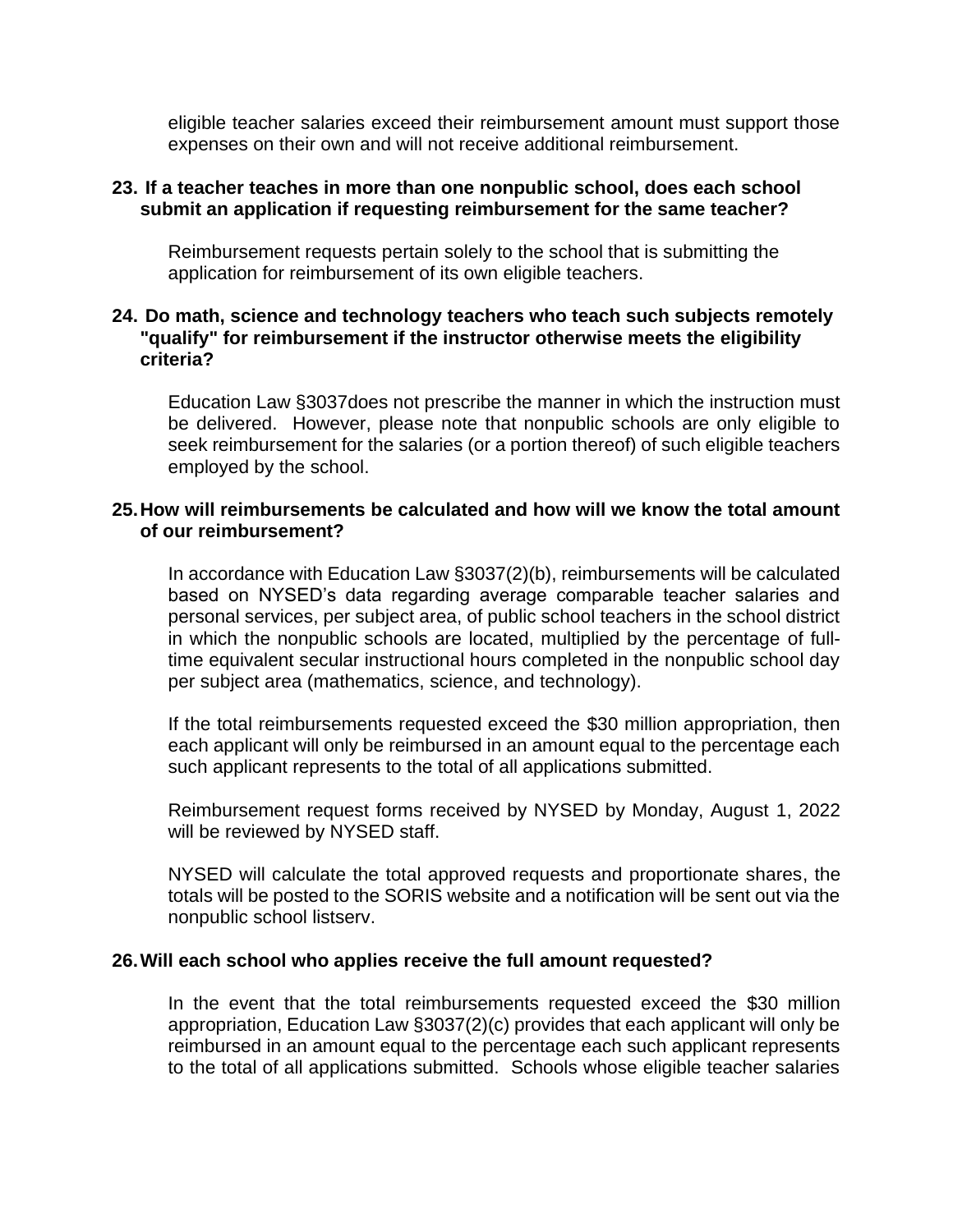exceed their reimbursement amount must support those expenses on their own and will not receive additional reimbursement.

## **27.Is the grant reimbursement based on the current year or for the coming school year?**

Reimbursement is for teacher's salaries who were employed during the 2021- 2022 school year and taught mathematics, science and technology courses.

### **28.When will the schools be notified of the total reimbursement?**

Reimbursement request forms received by NYSED by Monday, August 1, 2022 will be reviewed by NYSED staff. Approved requests will be compared against NYSED data regarding teacher salaries, and after NYSED calculates the total approved requests and proportionate shares, the totals will be posted to the SORIS website and a notification will be sent out via the nonpublic school listserv.

## **29.How will the comparable salaries be computed for a nonpublic high school located in a school district without a high school?**

Reimbursements will be calculated based on NYSED's data regarding average comparable teacher salaries and personal services, per subject area, of public school teachers in the school district in which the nonpublic schools are located, however that district is configured.

# **30. If the reimbursements have to be prorated due to the requests exceeding the \$30 million allocation, will the prorated payment be per teacher or per school?**

In the event that the applications for reimbursement under this section exceed the appropriation available for this program, then each teacher applicant shall only be reimbursed an amount equal to the percentage that each such applicant represents to the total of all applications submitted.

# **31.If the average comparable public-school teacher salary in the public school district is higher than the nonpublic school teacher salary, will the school be reimbursed the public school average or the actual salary we paid?**

Reimbursement for eligible teachers shall be the average comparable teacher salary and personal service, per subject area, of public school teachers in the school district in which such nonpublic schools are located, multiplied by the percentage of full time equivalent secular instructional hours completed in the school day per subject area.

# **SUBMISSION**

### **32.What is the deadline for submission?**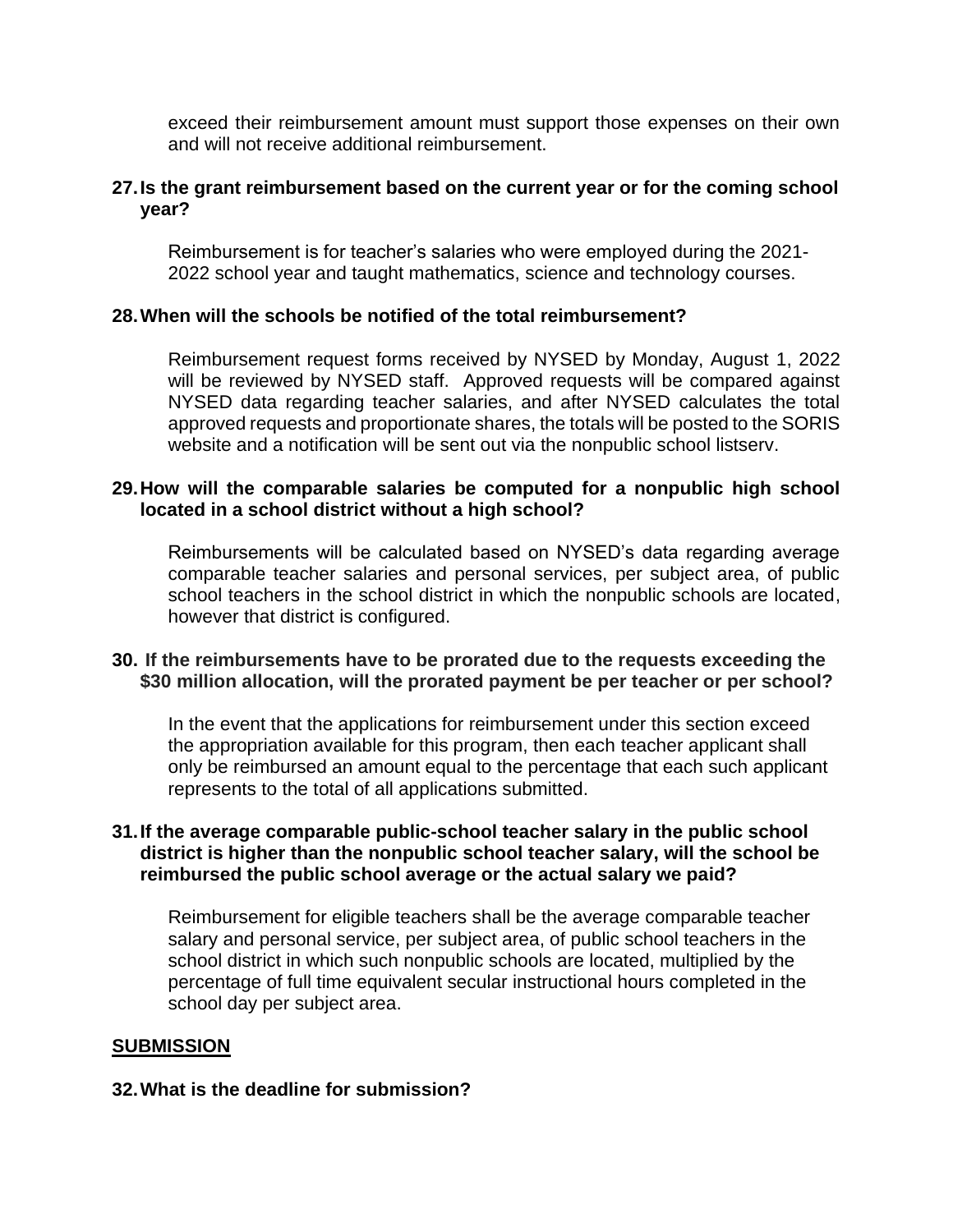Pursuant to Education Law §3037(2)(a), applications for reimbursement must be **received by** August 1<sup>st</sup> of each year for reimbursement of eligible teacher salaries for the prior year. The deadline for submitting request forms for the 2021-2022 school year is Monday, **August 1, 2022**.

# **33. Will incomplete or incorrect applications be deemed ineligible and not be reviewed?**

Yes, applications must be submitted with all required signatures and documentation. When selecting an eligibility choice for each teacher, there is a checklist for the required documentary evidence. Please also refer to page five (5) of the guidance document for additional details regarding the required documents.

### **34.Where can we find the guidance document, and additional MST information?**

<http://www.p12.nysed.gov/nonpub/fundingopportunities/#mst>

### **35.When will you start accepting the applications?**

Application submissions have already started. The deadline for submitting the reimbursement form and documentation is August 1, 2022.

### **36.Will we receive notification that our reimbursement submission form has been received?**

No. We will not notify schools of receipt.

### **37.Do we submit one application form per school or one application form per teacher?**

Each nonpublic school must submit a separate reimbursement form for each eligible teacher for whom the school is seeking reimbursement.

### **38.Can we apply for this for every teacher in our building who meets the criteria or only one teacher?**

The law does not state a limit of the number of eligible teachers who can apply from each school.

### **39.What is the difference between a school master schedule and the teacher's schedule?**

The master schedule encompasses the entire school's schedule including the teachers' names/initials, and the subjects/classes taught by period of each day.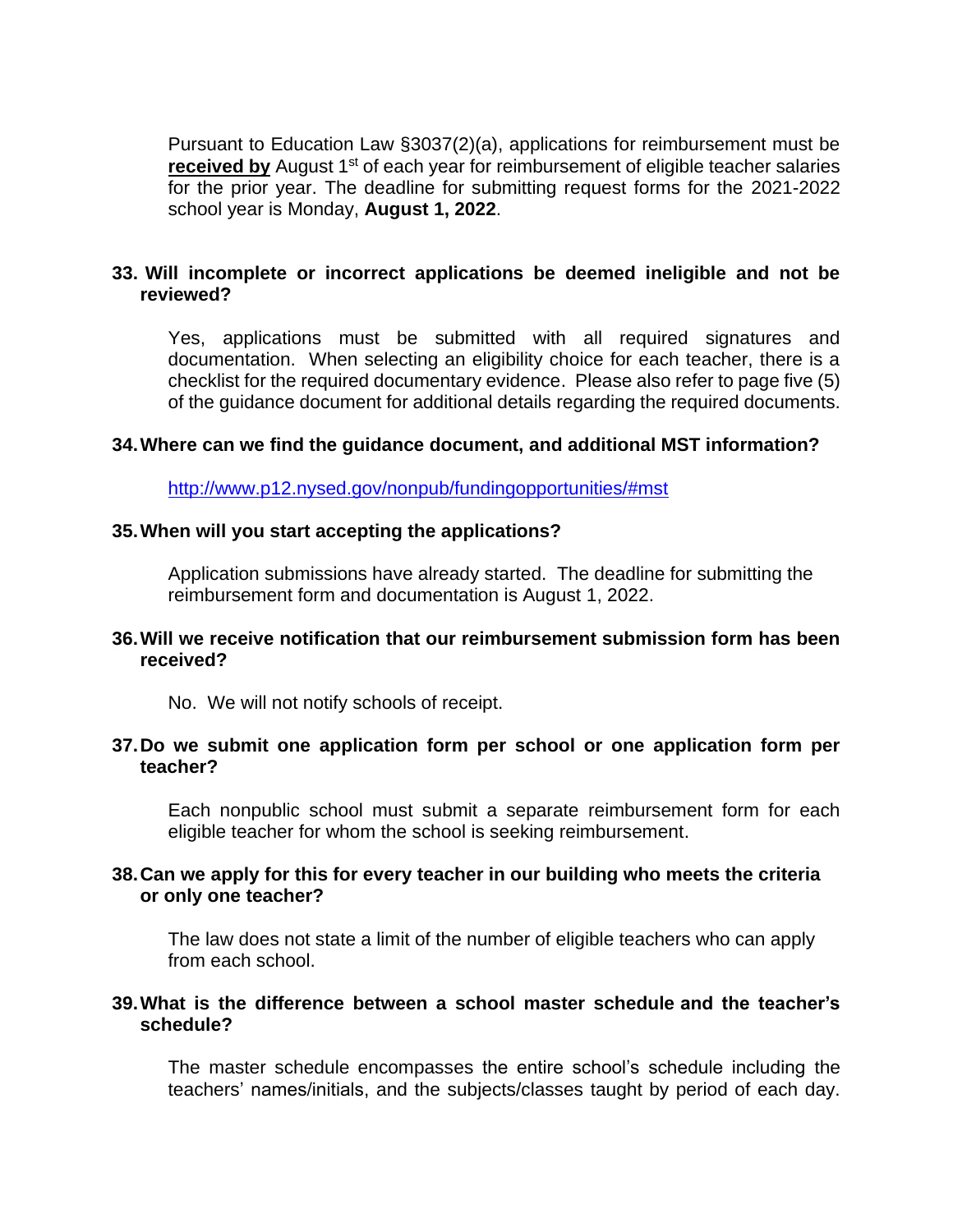The teacher's schedule is specific to the daily schedule of the individual teacher for whom you are seeking reimbursement. No other teachers should appear on the individual teacher's schedule unless a class is co-taught with another teacher. Please refer to the guidance document for additional detail.

# **40.Does every class within the master schedule need to align with the NYS Learning Standards?**

No. Only the classes within in the master schedule for which the school is requesting reimbursement.

**41.As we are only using secular instruction hours, must the master schedule include the whole school day, including religious studies, or is it to only include the secular study segment of the day?** 

The master schedule must encompass the entire school schedule.

# **42.In what format should the master schedule be submitted? These schedules are quite large.**

The master schedules can be submitted on paper or on a flash drive. If the schools need to submit in an alternative method, please contact the State Office of Religious and Independent Schools at [SORIS@nysed.gov,](mailto:SORIS@nysed.gov) to discuss further.

# **43.Is a copy of the teaching certificate, or a diploma sufficient?**

Yes. As long as it states the area of certification or degree type.

# **44.Where and in what format do we submit the reimbursement form?**

It is encouraged that a school submits their application via the SED Monitoring Business Portal. (See appendix B on the MST Guidance document for directions)

If you choose to submit by paper application, please submit the Nonpublic School Reimbursement Request Form for Mathematics, Science and Technology Teachers in Religious and Independent Schools **along with the required** documentation including original signatures to:

> New York State Education Department State Office of Religious and Independent Schools 89 Washington Avenue, Room 1074 EBA Albany, New York 12234

# **REMINDER – Forms and required documents must be received by NYSED no later than August 1, 2022.**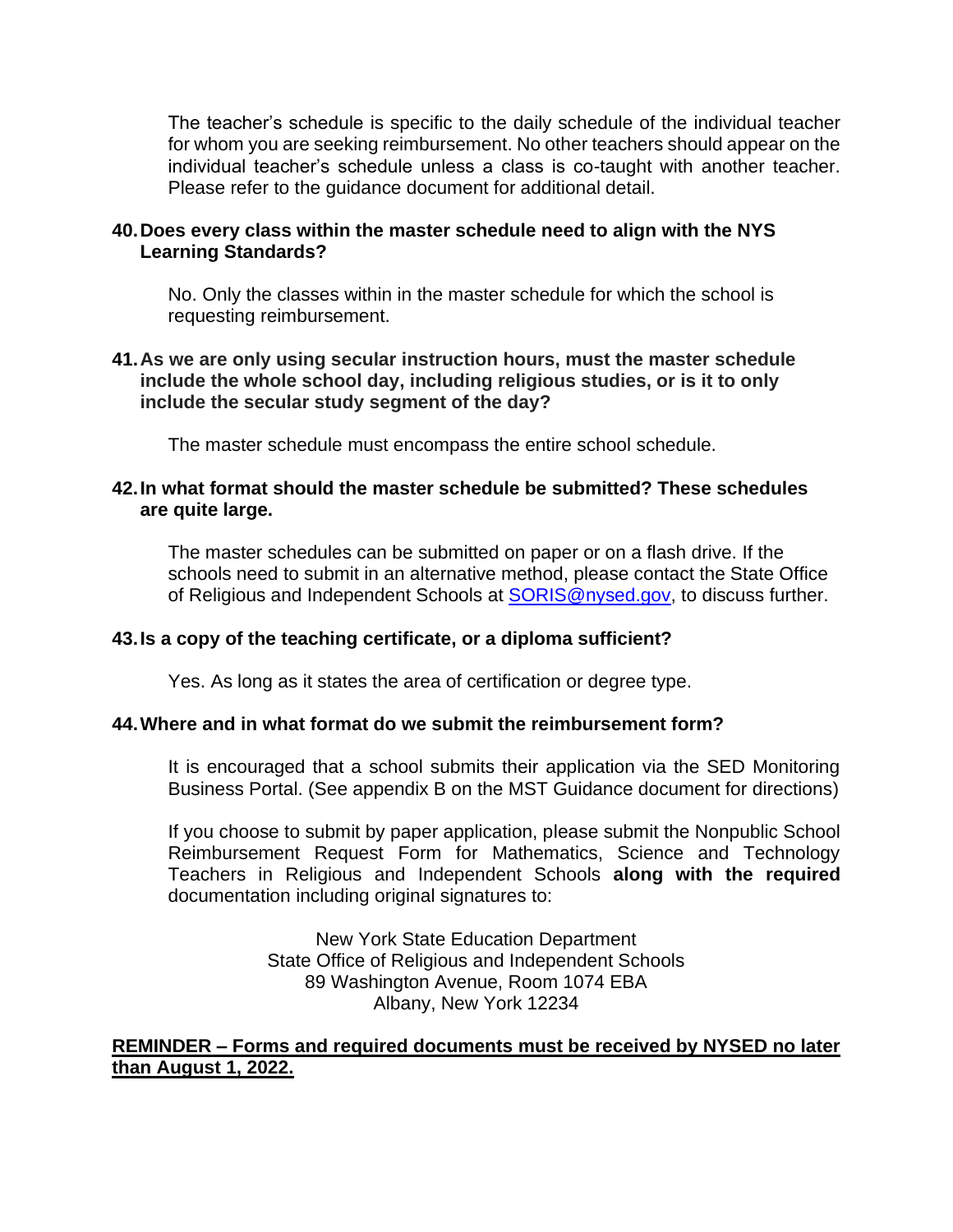### **45.Are all the documents listed in each category of the reimbursement request form required?**

Yes. Nonpublic schools must submit the applicable documentary evidence with the Nonpublic School Reimbursement Request Form for Mathematics, Science, and Technology Teachers in Religious and Independent Schools. Please refer to the guidance document for additional detail.

### **46.Education Law §3037(a) states that a candidate for reimbursement may be an individual who "holds a Bachelor's degree in Mathematics, Science, Technology or Education and is currently enrolled in a Master's or Ph.D. program in Mathematics, Science, Technology or Education "within five years from the later of the April 10, 2017 or the employment start date with the nonpublic school" What has to occur within five years?**

Education Law §3037(a) requires that for a teacher who only holds a bachelor's degree to be eligible under this provision, he or she must be enrolled in an eligible Master's or Ph.D. program by April 10, 2022 or within five years of commencing employment with the nonpublic school, whichever date is later Please note that for a school to seek reimbursement for a teacher under this criteria, such teacher must be enrolled in the Master's or Ph.D. program at the time reimbursement is sought.

## **47.What evidence do we need to provide to show that the curricula support the NYS Learning Standards? Are course descriptions sufficient? Are there resources available?**

Evidence that the curricula supports the NYS Learning Standards shall include, but is not limited to, a description of the course and the corresponding curriculum, and curriculum maps. For information on current New York State Learning Standards please refer to the following links:

New York State Education Department's website has resources available

Engage NY: <https://www.engageny.org/>

Next Generation Learning Standards: <http://www.nysed.gov/next-generation-learning-standards>

Office of Curriculum and Instruction: <http://www.p12.nysed.gov/ciai/standards.html>

**48.If the name on the teacher's certificate or other documentation is not the same as the name on the school's documentation due to marriage or other reasons, does the school need to submit proof of the teacher's name change?**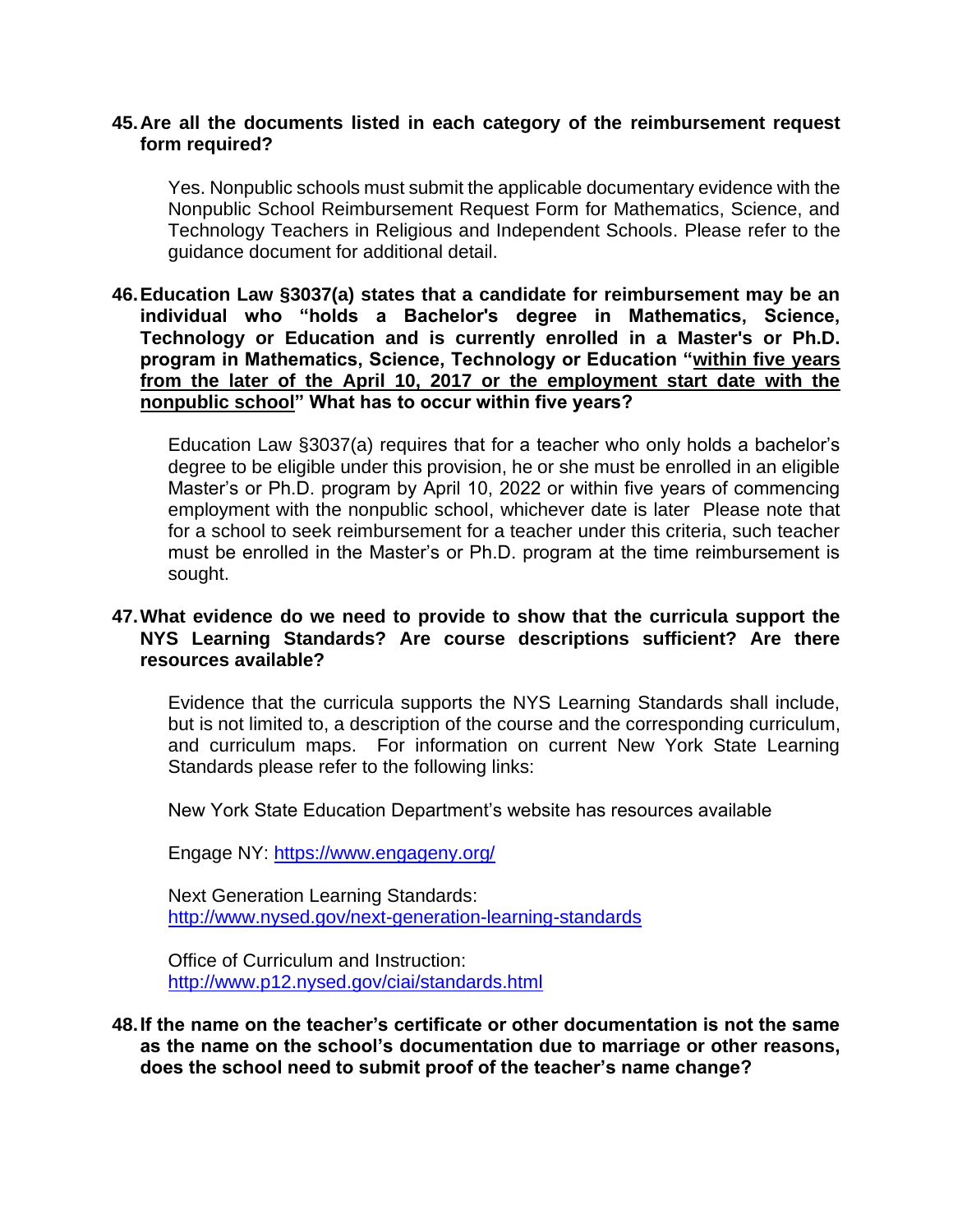In such circumstances, the school should submit official documentation of the teacher's legal name change from the teacher or a notarized statement regarding the name change from the teacher along with the application.

## **49.If the staffing stayed the same, do the teachers applying need to re-submit their official transcript that should already be on file with NYSED?**

The application must include at least a copy of the transcript, it does not have to be original.

# **50.Our employment agreements are electronic, through Docusign. Are we able to submit printed Docusign agreements, or would we have to have the Head of School and teacher manually re-sign the electronically signed versions?**

It is not necessary to manually resign agreements that already contain electronic signatures. Our office will accept electronic signatures for the agreements; however, the certification page must be original. *For 2021-2022 schools can submit electronic or copied signatures in the certification section, if necessary.*

### **51.The directions for the grant state that the "school leader" needs to sign the employment agreement. Does that mean the principal or the superintendent, or can our HR person sign the agreement?**

The employment agreement must be signed by a person who is involved in the hiring process at the school level. This could be a superintendent, principal, HR representative, or someone with another title. School leader titles may vary from school to school.

# **INSTRUCTION DURING THE COVID-19 PANDEMIC**

### **52. My school provided in-person and remote learning options for students during the 2021-2022 school year. What schedule should I submit?**

For the master schedule requirement, please submit a schedule or multiple schedules that encompass all modes of instruction (clearly label in-person, remote, and/or hybrid) offered by your school this year.

For the teacher schedule requirement, submit a schedule or multiple schedules that encompass all modes of instruction taught by the teacher this year (clearly label in-person, remote, and/or hybrid offered by your school this year).

### **53.What if my school started the school year providing remote or hybrid instruction and switched to in-person instruction part way through the year, which schedules do we submit?**